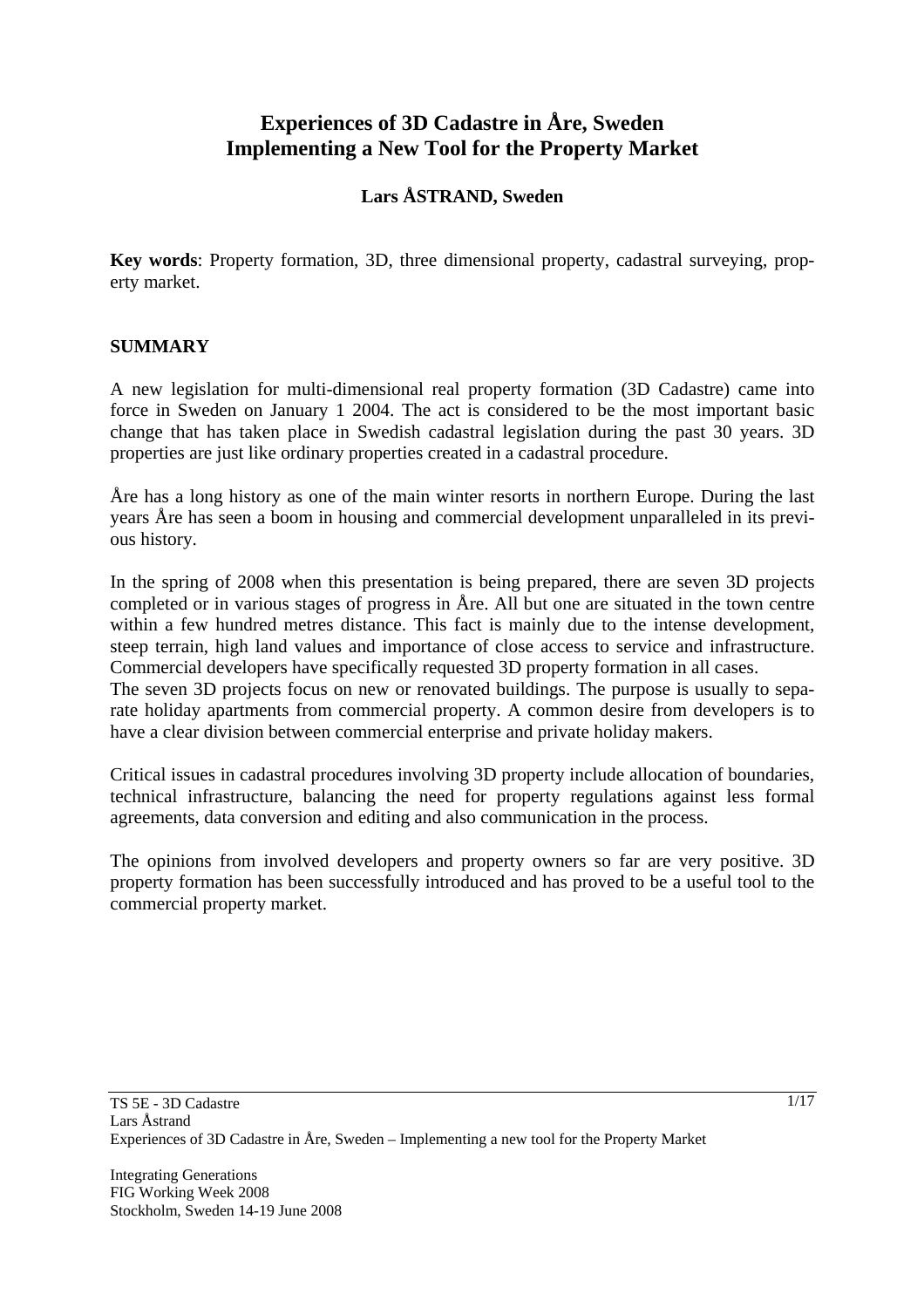# **Experiences of 3D Cadastre in Åre, Sweden Implementing a New Tool for the Property Market**

# **Lars ÅSTRAND, Sweden**

# **INTRODUCTION**

A new legislation for multi-dimensional real property formation (3D Cadastre) came into force in Sweden on January 1 2004. The act is considered to be the most important basic change that has taken place in Swedish cadastral legislation during the past 30 years.

The legislation has now been in force for four years, coinciding with the still lasting peak in the property market. This paper will focus on seven projects that have been initiated in Åre, with the use of 3D property formation. Although they do not cover more than part of the scale of possible purposes for 3D, they still provide information about the benefits of the new legislation.

Åre is the main winter resort in northern Europe and has among other events hosted the 2007 world championships in downhill skiing. Åre has also been the site for a number of interesting development projects through the last years.

Whereas 3D has in many cases been mentioned as a prerequisite for implementing complex and costly building projects, the future benefits of separated ownership and responsibilities have been less talked about. 3D property formation gives the opportunity to divide the financial fundamentals as well as the responsibilities for maintenance. If such a division can be established it will contribute to a rational and effective property management for many years to come.

Recently an application has been submitted asking for a 3D property formation of two property units with existing buildings. Both contain a variety of businesses and apartments. In fact this development was used as an example when the new legislation was drafted. The application can be seen as a proof that also the long term benefits of 3D have now become commercially attractive to the market.

In this paper I will present information about the 3D cadastral surveys implemented in Åre so far, together with the views of some of the property developers and investors who have been involved. I will also show examples of legal solutions together with a graphic documentation of the properties and surveys.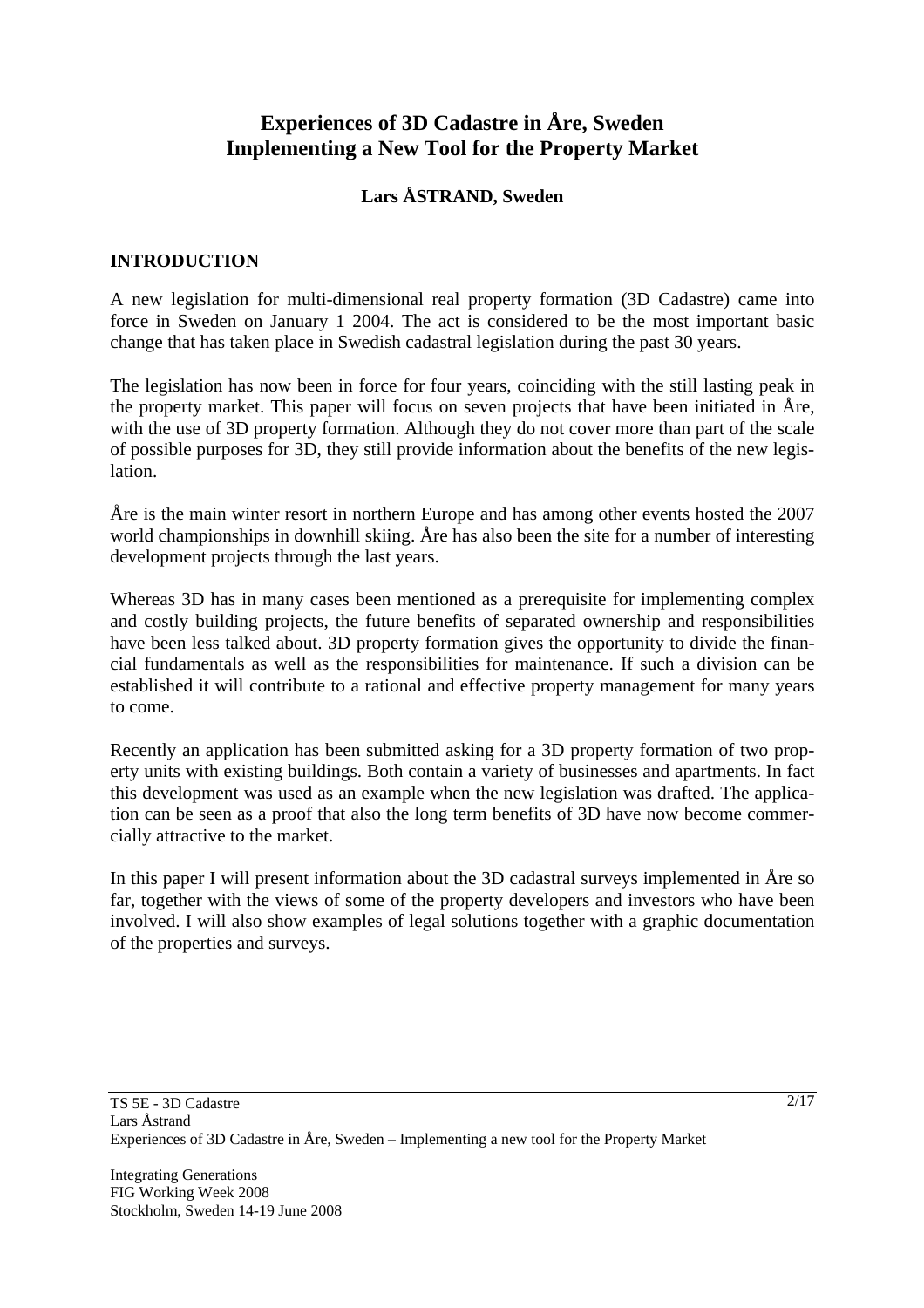# **1. LEGISLATION**

### **1.1 Cornerstones**

The Swedish cadastral system consists of the Land Law, the Real Property Formation Act, the Utility Easements Act, the Joint Facilities Act, the Land Survey Code and the Real Property Register, which includes the Land Register. The Swedish cadastral system is considered to be a well-functioning, straightforward, efficient and secure system for all concerned parties

### **1.2 The Cadastral Process**

The activities of the cadastral authorities are regulated by the legislation in the Real Property Formation Act, the Utility Easements Act and the Facilities Act. A cadastral surveyor carries out cadastral procedures. A cadastral procedure differs from a judicial procedure in that the cadastral surveyor, independently, has the task of investigating and taking decisions concerning the suitability of the measures to be taken. A cadastral survey starts with an application for a survey to be carried out. Normally, the survey will involve only a few persons but, in some cases, as many as several hundred persons may be involved. The process consists of following components:

**Application Investigation** Meeting (negotiation) Field survey, measuring/demarcating boundaries - Decisions (juridical, economic and technical) **Registration** 

# **1.3 The Multidimensional legislation**

The regulations for the formation of multi-dimensional property units have been incorporated into the existing legislation, in particular the Land Law and the Property Formation Act. This means that multi-dimensionally defined property units will normally be formed through a cadastral procedure and will be subject to land policy requirements in the same way as other property units. Regulations concerning easements and other property-related rights will apply to them in the usual way. The intention is that only a few special regulations will be needed for this type of property unit. Formation and alterations will follow procedures similar to those that apply for other property units.

# **1.4 Specific Conditions**

A number of specific conditions must be satisfied before permission to form multidimensional units is granted. One stipulation is that the property units must contain, or be destined to contain, a building or some other facility and not consist merely of air or rock.

Integrating Generations FIG Working Week 2008 Stockholm, Sweden 14-19 June 2008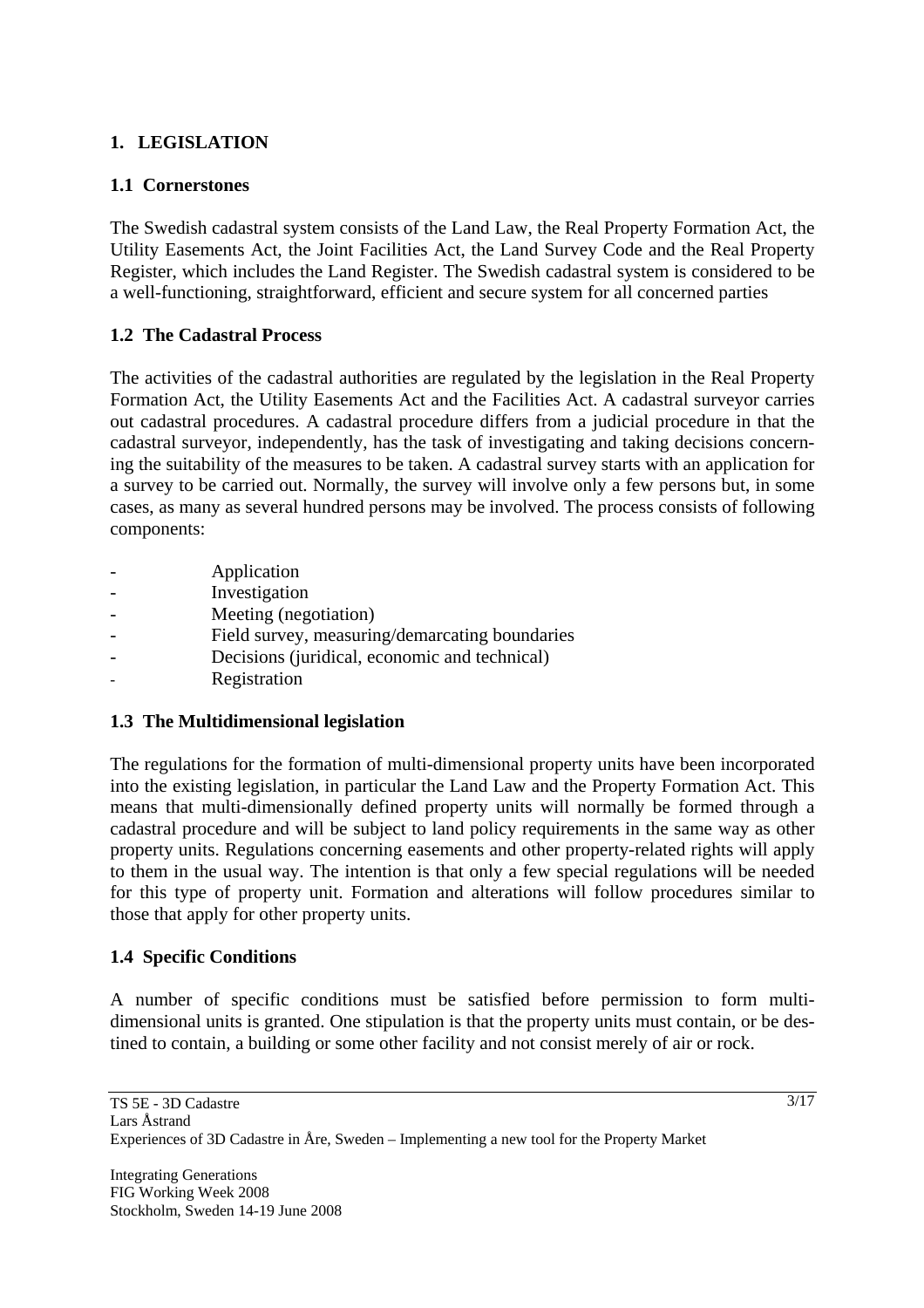A multi-dimensional property unit need not consist of a whole building or facility: it can also comprise part of a building or some other facility. This means that a building can be divided up into different, stackable property units always provided that these units, like other property units, are judged to be suitable for their stated purpose.

A mandatory provision is, however, that a 3D property unit must be assured of access to the ground surface. This access can be secured through the creation of easements when the property unit is formed or, when several property units are to have common access, through the formation of a joint facility. Examples of units which would not be accepted as suitable for the formation of 3D property units are a property unit consisting of a rock cavern with no access to the ground surface or the upper part of a building without access to a lift or a staircase.

An important limitation in the legislation concerns the possibility to form multi-dimensional property units for housing purposes. A property unit cannot be a space consisting of only one dwelling unit and therefore the legislation does not permit the creation of strata titles. A multidimensional real property unit for dwelling purpose can only be created if it comprises at least five dwelling units. This limitation may be revoked in the near future, see 7 Conclusions.

# 1.4.1 Boundaries

Sweden has a system of fixed boundaries; boundaries are normally demarcated on the ground. The introduction of the new legislation for multi-dimensional real property has required changes to the existing legislation. It is now possible to choose whether the boundaries of a multi-dimensional unit should be fixed by X, Y and Z co-ordinates or, which will be more usual, be described with reference to walls, ceiling and roof and floor. A written description in the decision is often needed to ensure clear documentation.

# 1.4.2 The Real Property Register

A property formation procedure is complete when the cadastral procedure has been entered in the Real Property Register. The same applies for the formation or re-formation of multidimensional property units.

Under the headline "3D-Information" is information telling us that the property unit either has one or more 3D spaces or that it is on the contrary hollowed by one or more such spaces. Under the headline "Location" we will for a property unit containing 3D spaces find specific information for each space regarding type of space (sub-ground level space, building, bridge, tunnel, other), centroid coordinate, minimum and maximum altitude, horizontally projected area and identity of property unit that is hollowed.

Some new features have been introduced in the Real Property Register as well as in the cadastral index map, to identify multidimensional property units. The identity number has a backslash first and last, and the area of the unit projected on the ground is shown with parallel lines.

4/17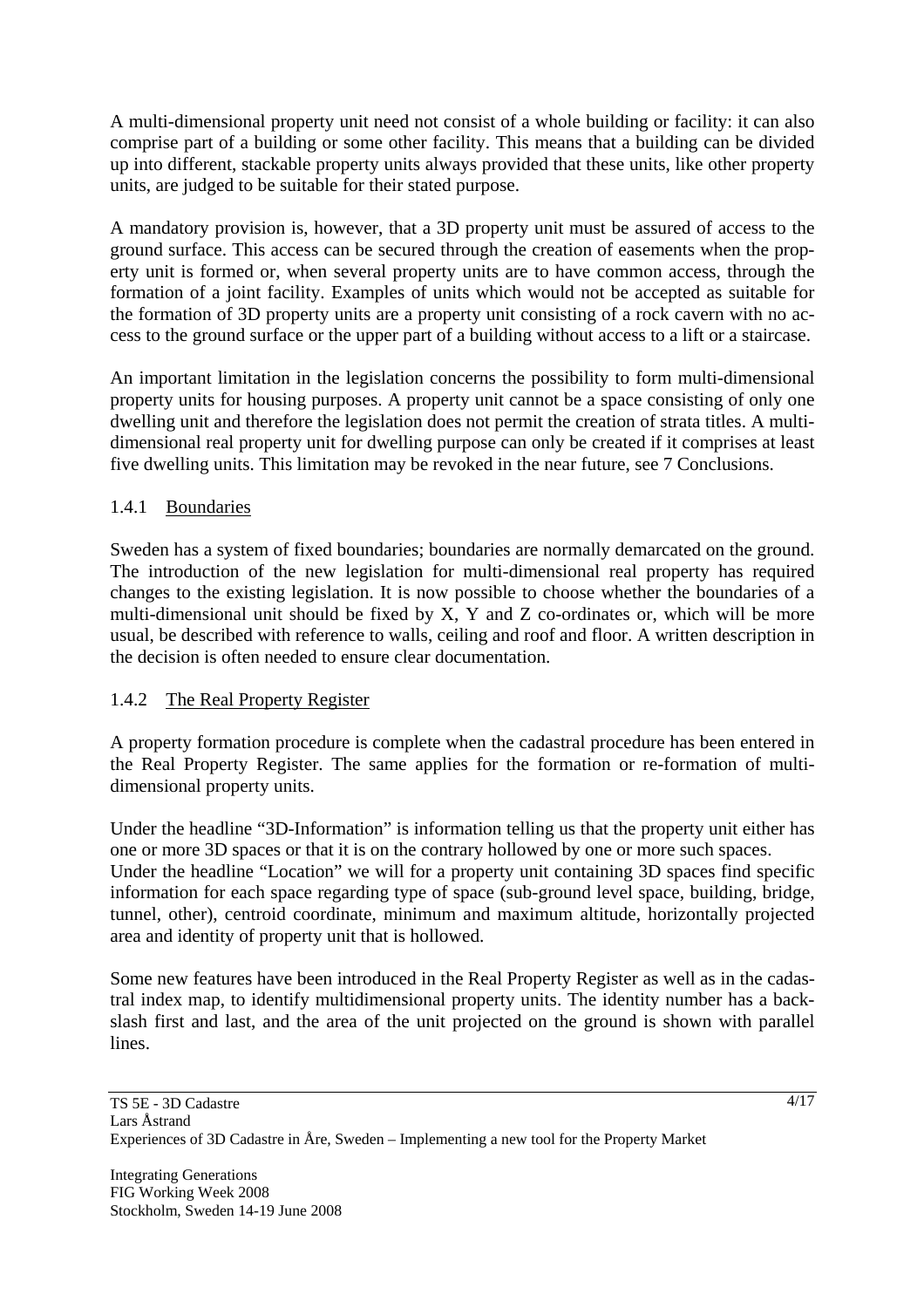# 1.4.3 Tenure Rights

Holiday homes in Åre are subject to the same tenure rights as homes elsewhere. Individual ownership, owning a share in a tenant-owners association and rent are most frequent. Individual ownership is frequent for single family homes on the ground. A tenant owners association is under the present legislation the closest to individual ownership of flats available in Sweden. Renting a house or apartment is also frequent short or long term.

In the last few years there has also appeared a cross breed between hotels and tenant owners associations. The apartments adjacent to a hotel are owned separately by a tenant owners association, but the tenants have a mandatory commitment to use their apartments no more than a certain number of weeks each year. The rest of the year they are bound to let their apartments to the hotel. This construction is aimed to secure the hotels with customers for services but also provides the tenant with a financial return if the hotel is successful in booking guests. With this construction 3D property formation has been identified as a useful tool for developers.

# **2. ABOUT ÅRE**

Åre has a long history as one of the main winter resorts in northern Europe. Tourism in the Åre valley started already by the end of the 19th century, when the railway connected western Jämtland with the outside world. The first hotel in Åre opened 1895. People began coming to Åre for the air and water and for the mountains health bringing qualities. The funicular was built in 1910, when winter tourism and skiing first became popular. The first ski lift in Åre and Sweden was ready 1940.

Major events in Åres alpine history are Sweden's first downhill race in 1921, the world championships in downhill skiing 1954 and of course recently in 2007.

The village today has a steady population of around 1000 inhabitants. The valley holds around 31 000 tourist beds and hosts 450 000 visitors each year. During the last years Åre has seen a boom in housing and commercial development unparalleled in its previous history. Architects and investors from other parts of the world have contributed to the growth of what is perhaps northern Sweden´s most exciting construction site. The current vision states the aims for 2020, making of Åre "the most attractive European alpine all-year resort", whilst ensuring a strong, long-term financially sustainable development of the town and its overall offering.

The municipality of Åre has received awards and nationwide attention for it´s economic growth and business friendly environment.

# **3. CASE OVERVIEW**

At the time when this presentation is being prepared, there are seven 3D projects completed or in various stages of progress in Åre. All but one are situated in central Åre within a few hun-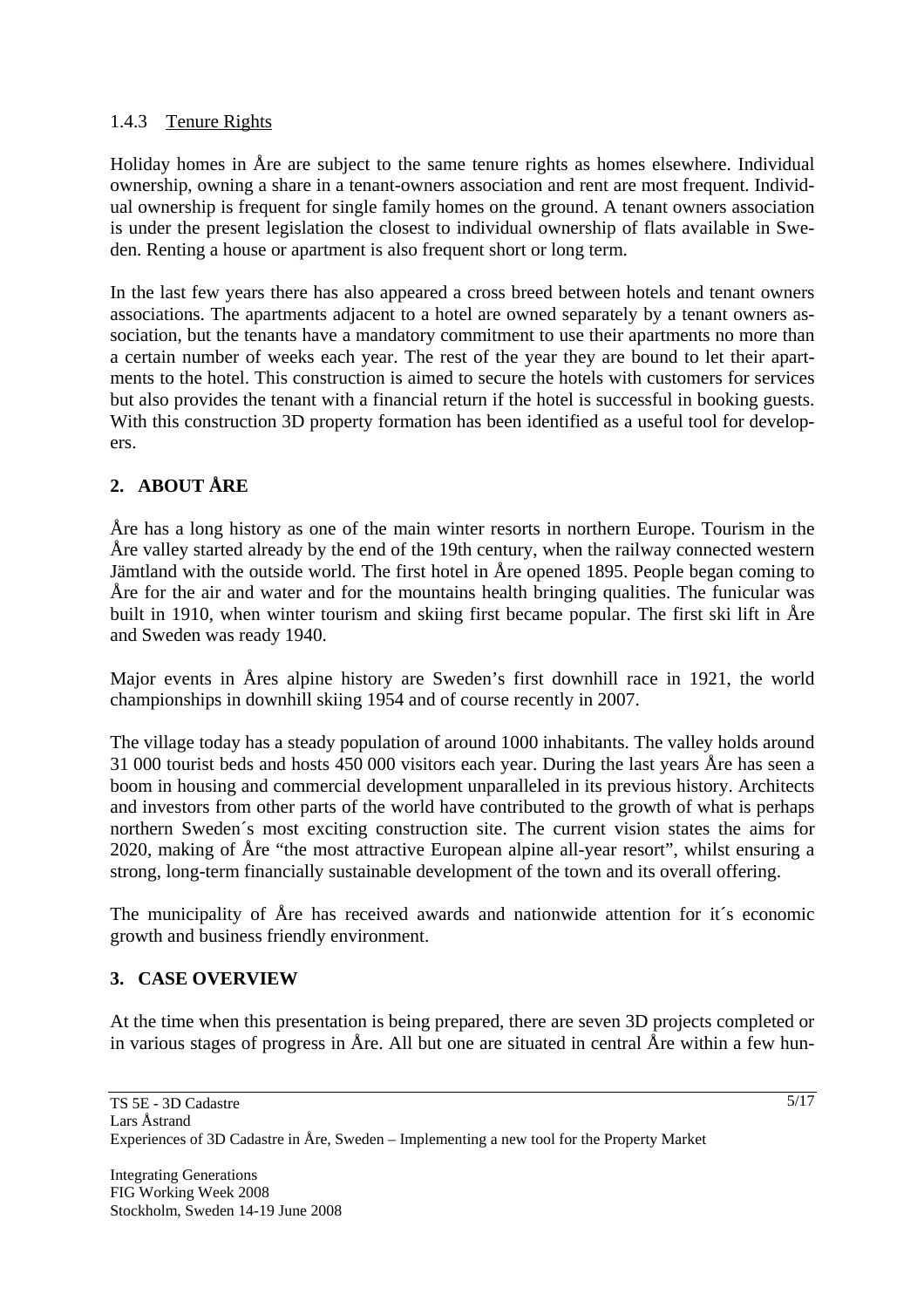dred metres distance. This fact is mainly due to the intense development boom, steep terrain, high land values and importance of close access to service and infrastructure.

# **3.1 Mörviken 1:118, Brf Björkhagen**

This was the first 3D development to be implemented in Åre and is still the only one initiated by individual persons instead of one or several companies.

The original property unit Mörviken 2:37 contained a large one family home that was traditionally owned by the director of the nearby Hotell Åregården, Åres first hotel dating back to 1895. The Lindquist family has left its involvement with the hotel but still owns and lives in the villa. They sought a way to utilise the undeveloped part of their property that would return them a restaurant without external financing.

The solution appeared in a joint development with the company Attacus. The available land within Mörviken 2:37 was developed with two buildings, one with only apartments and one with both commercial and housing space. This building has the restaurant on the ground floor with complimentary facilities for storage and personnel in the basement. On the first floor are three apartments.

The land was allocated in two units, each comprising the land around the single building. The unit with the six apartments also has a 3D volume comprising the apartments in the other house. The unit with the restaurant is accordingly hollowed by the unit with the apartments.

It can be noted that the land could also have been allocated differently, for instance by letting the restaurant unit consist only of 3D space. In this case as in several others it has been obvious that ownership of land is still important to all concerned parties. Bankers and other commercial actors prefer investing in land before in an entirely 3D unit.

# **3.2 Mörviken 1:126, Dähliehuset 1**

This development was initiated by Björn Dählie, norwegian ski champion who has taken up property investment, particularly in the winter resorts of Sweden and Norway.

The original property Mörviken 1:26 contained a one family home within an area of 1114 m². This building was replaced with a four storey building containing commercial space on the ground floor and holiday apartments on the top floors. The building holds altogether 12 apartments within a total living area of 1009 m² and commercial space of 450 m².

The development was delayed by complaints from neighbours regarding the building permit. For this reason the building had to be reduced by one floor in order not to affect the view over the lake from nearby buildings.

The allocation of land and space in the cadastral survey was done by forming a new unit for the holiday apartments entirely consisting of 3D space. All land was left with the original unit that also contains the commercial parts of the ground floor.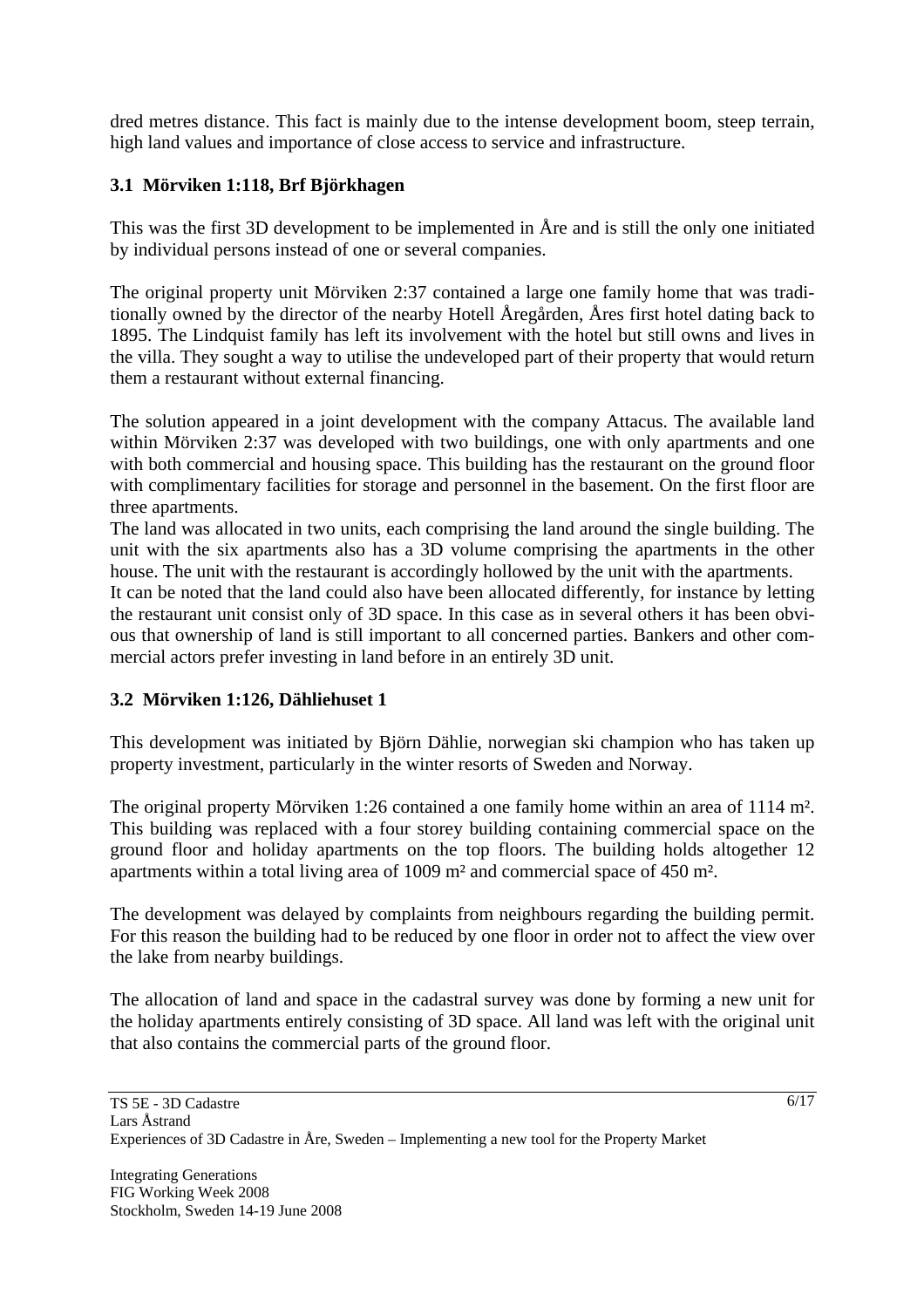Technical infrastructure was as far as possible built separately for the two units. Ventilation, electricity and entrances were possible to separate entirely while for instance underground pipes still had to be shared. A joint facility was established as part of the procedure for jointly used parts of the ground floor and certain technical infrastructure. These were a maintenance entrance and waste and installation rooms at the back of the building, together with external service pipes for water and sewage.

The property unit with apartments was subsequently transferred to a tenant owners association. The financing for the owners of the individual apartments (shareholders) was as in most similar cases based on a high purchase price that together cover most of the investment. Only a marginal part of the cost had to be mortgaged. The association has only limited debts and shareholders pay a small monthly fee for what is mainly maintenance costs.

The commercial unit is still owned and managed by the developer. Long term lease contracts have recently been signed for a new police office and an insurance office.

# **3.3 Mörviken 2:66, Brf Mörviken 2:66**

This development is interesting as an example of 3D property formation mainly because 3D has been utilised to solve a technical issue rather than being a prerequisite for the project as such.

The development involved two property owners, one being a developer and one being Årehus, the municipal housing company. They each owned one conventional property unit. Mörviken 2:66 was owned by the developer and entirely rebuilt with new structures. Mörviken 2:83 is owned by Årehus and contained existing commercial and housing structures. The new buildings were connected with the existing apartment building that in the same process was added with two more floors of apartments.

The development also brought about transfers of land between these two and three other adjacent properties. The fundamental prerequisites for land allocation were provided by a municipal plan. The detailed allocation of land was done in cooperation between the property owners and the surveyor. Land was priced up to 3400 kr per m² in these transactions.

It can specifically be noted that in this case as in many others the utilisation of 3D property formation is not regulated or even mentioned with a single word in the municipal plan.

The proposal was to link the two buildings with a wedge shaped structure in five storeys. As the first plan went the two first storeys should be utilised for an elevator connecting a restaurant kitchen in the old building with additional restaurant space in the new building. This idea was however abandoned while the construction went forward. The bottom floor of the wedge was instead used to make room for ventilation equipment serving the new building. The upper floors were used as complimentary living space (a small bedroom) to the apartments in the older building.

7/17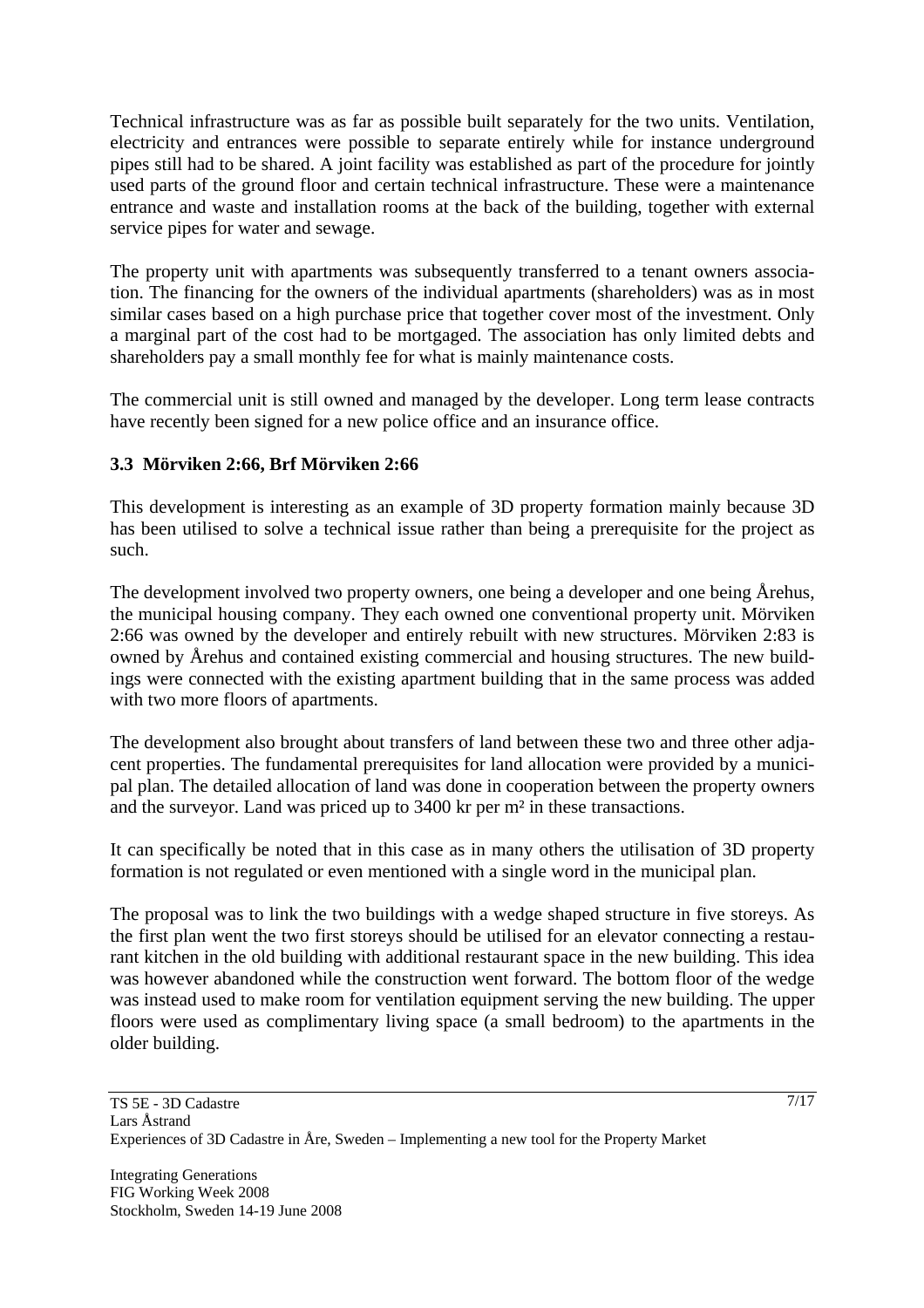The 3D space that was established in this survey accordingly consists only of one floor of the wedge of approximately 8 m².

A complementary easement was issued for a vertical shaft through the wedge, containing water, sewage and ventilation pipes.

The cadastral survey was completed on schedule in November 2006, while the development was delayed considerably by disagreements between the developer and the construction companies.

# **3.4 Mörviken 2:120, Hotell Åre Granen**

The restoration and redevelopment of the classic hotel Åre Granen is a nice example of 3D as a means of providing long term benefits. Åre Granen is one of the oldest hotels in Åre, originally built 1927 next to the funicular that runs up the mountain slope from the central square. During the last decades of the 1900-ds the hotel suffered a period of decline, and was mainly used as a restaurant school.

The restoration included an addition of new apartments on both wings of the original building together with a new building containing apartments and maintenance space. Altogether 14 holiday apartments were added. These were allocated to a new property unit consisting of 72 m<sup>2</sup> land with part of the new building together with 3 separate 3D spaces containing the rest of the apartments.

The new building structures are very efficiently planned in order to avoid mixed use of facilities between the property units. Access to all apartments is provided separately from the hotels entrance and very few indoor spaces are affected by the property formation. Joint facilities are limited to parts of the basement with technical installations, and shafts for technical infrastructure.

The new apartments have been transferred to a tenant owners association and all apartments have been sold successfully. The association cooperates with the hotel by regulations that oblige the owners to let their apartments to the hotel during 42 weeks per year. In return they receive a share of the hotels income from booking external guests. It can be noted that the hotel has been especially successful in booking guests during events held in low season.

This case is also a good example of cooperation between the developers, the architect and the property formation authority. A clear graphic documentation was supplied to the surveyor at an early stage and consistent discussions during the process enabled a rational and simple property formation.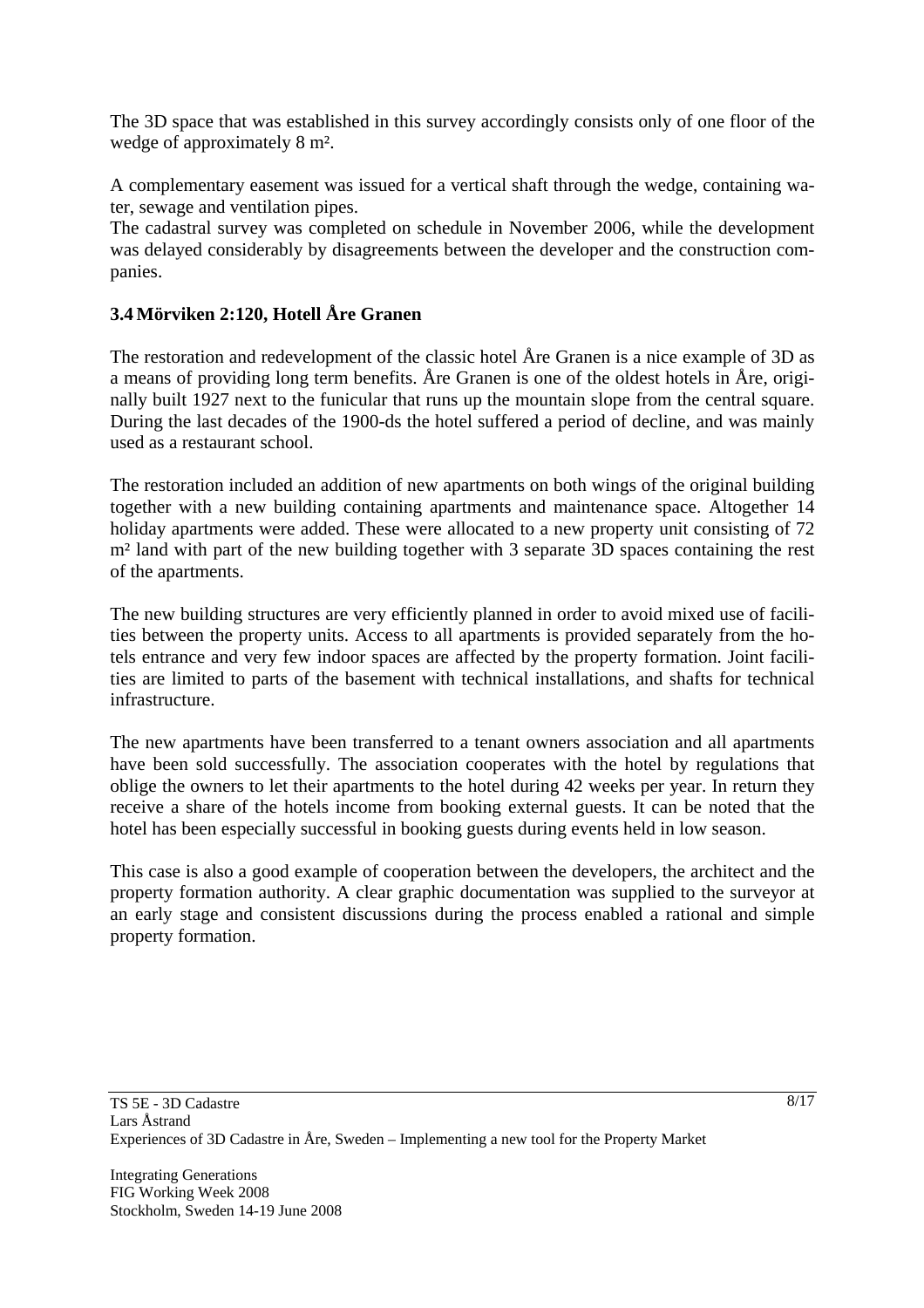# **3.5 Hårbörsta 2:152, Hotell Copperhill**

The Copperhill Mountain Lodge development is probably one of the most spectacular developments in Åre during the last years. The construction of a new hotel on Förberget was started in early 2006 to be completed by the end of October 2007. The site is previously undeveloped land that was only now made accessible by a new road to the top of the mountain. The hotel consists of a structure in six and seven stories with hotel facilities on the first two floors, comprising over 21 000 m² space.

The cadastral procedure was brought to a preliminary decision in August 2007. The decision included the formation of a 3D unit for the intended 89 apartments on the 3-7 floors of the structure. The completion of the development has since then been considerably affected by financial problems on the developers side. A recent change of financial backing and ownership in the company has also affected the original plans for the management of the hotel. It has yet to be identified how the cadastral solution can be adjusted to the new prerequisites.

# **3.6 Totten 2:43, Hotell Tott**

The most recent proposal for a 3D cadastral survey is another distinguished hotel in Åre. The Tott hotel has been expanded and restored several times during the years. A recent property formation has separated one part of the hotel containing apartments by a traditional 2D boundary. Now the idea is to rebuild a large bulk of the hotel rooms into apartments and transfer them to a tenant owners association with the same prerequisites as for instance hotel Åre Granen.

The issues to address in the cadastral formation procedure will be to establish a 3D unit for the new apartments but also to clarify the existing vertical boundary that cuts the building in two. Spaces on all floors of the building are used across this boundary which creates some confusion regarding who actually is responsible for what. 3D property formation will probably be necessary also here.

The process was initiated during February 2008 and is still at an early stage. The developer has engaged consultants especially qualified in cadastral surveying which is an interesting concept. In this case the consultants will probably be responsible for producing the graphic documentation for approval from the surveyor. If the result is satisfactory this method can reduce the input of hours considerably on the cadastral authority's behalf.

# **3.7 Mörviken 1:13, Brf Mitt I Åre**

The last case is probably the best proof of the advantages of 3D property formation so far. Two adjacent properties Mörviken 1:13 and 1:107 were developed during the 1980-es, containing both commercial space and holiday apartments. The development has a number of interesting ingredients.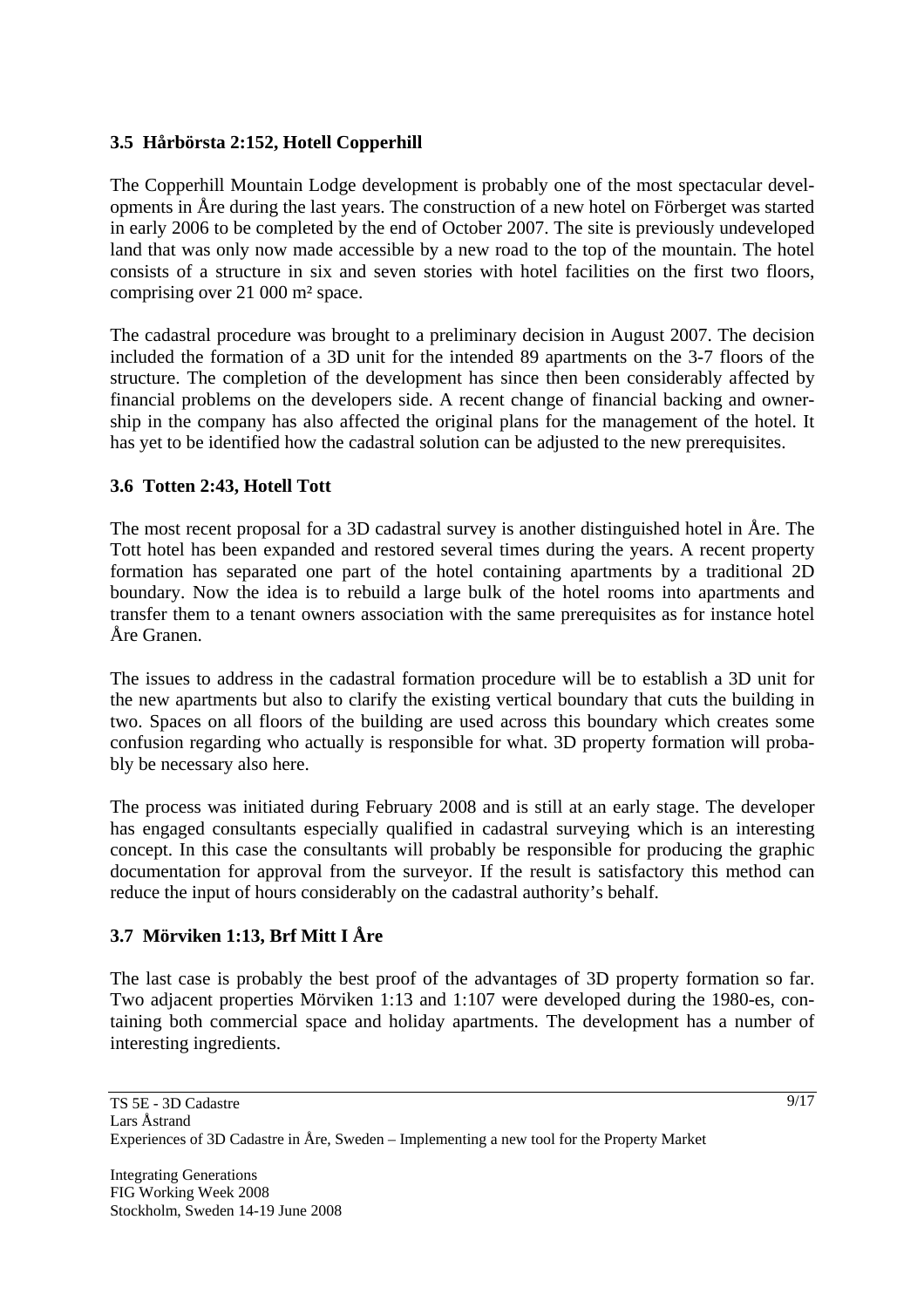- A jointly used elevator through one of the buildings
- A five storeys tall apartment building on top of a parking deck within Mörviken 1:107 but belonging to Mörviken 1:13.
- A ski bridge and slope running within Mörviken 1:13 but managed by the ski lift company. The slope encumbers as well as connects to several other properties.
- Maintenance problems resulting from mixed use of the facilities.

At the time of the development 3D property formation was naturally not an option. All of these issues were resolved by joint facilities and easements. The graphic documentation had to rely on construction blueprints and photocopiers. There has over the years been a great deal of discussion regarding the legal responsibilities between the property owners. These discussions have now come to a critical point when a grocery store in one building was rebuilt into a budget ski hotel. This change brought about new demands for services and infrastructure on both properties.

The property owners have made an application for a 3D property formation in November 2007. They have specifically asked for solutions that will clarify ownership and responsibilities. Initial discussions have been held in Åre and the cadastral surveyor is presently investigating the current situation in order to come up with a tentative proposal.

# **4.** CRITICAL ISSUES

Some conclusions can be drawn based on the experiences from the cases in Åre. The solutions implemented by the author may not be suitable for cases elsewhere but should be seen as examples.

# **4.1Boundaries**

Demarcating a 3D property is naturally different from creating a traditional boundary. Generally speaking you can still use quite the same criteria. The new boundaries should preferably be as few and short as is possible, they should be easily interpretable if not always visible, and they should minimise the need for interaction between property owners.

A 3D property shall by legislation always be defined as a closed volume. This demand enables boundaries to be seen in two categories. The first type of boundary is where something frequently happens on the other side, as for instance a wall or a joist. The second type is where something is less likely to happen on the other side, as for instance outside a façade or roof.

The standard solution to the first category has so far been to allocate the boundary to the centre of the wall or joist, provided there are no pipes, wires or other facilities inside. If the wall or joist is made of concrete as is most common in new buildings, each property owner will have the opportunity to furnish and maintain his property independently of the other.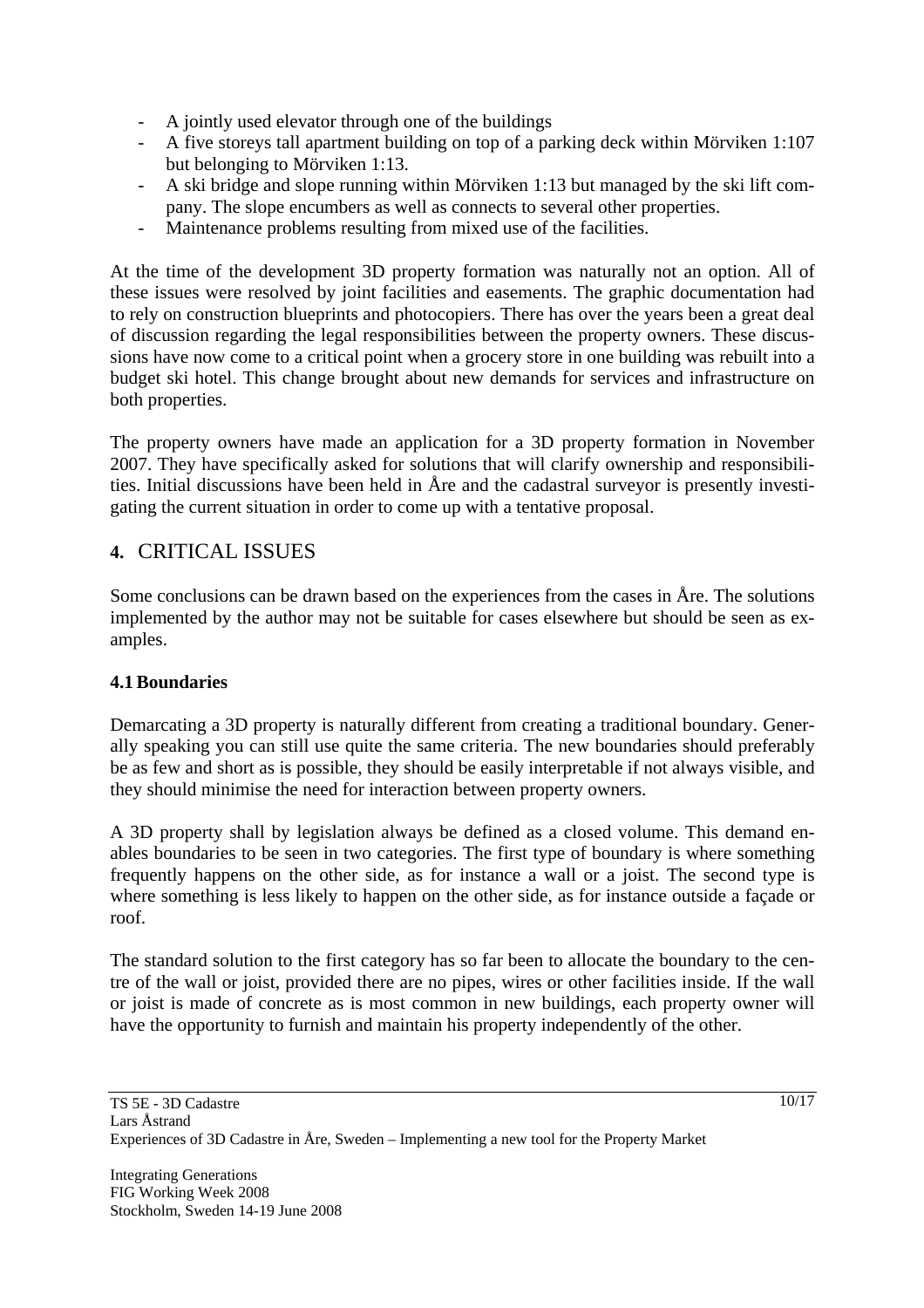The standard solution to the second category has been to allocate the boundary either to the surface of the building or at some specified close distance from the surface. In a digital environment it is possibly easiest to use the surface itself. In the case of Dähliehuset one of the vertical boundaries for the 3D unit was for practical reasons aligned to the existing conventional boundary.

The issue of how the property owner shall gain access to the outside of a 3D property for maintenance is in most cases resolved by the new regulations in the 3 chapter of the Land Code. These regulations give a property owner access to an adjacent property if there is none or little impact on that property. The regulations also deal with responsibilities and economic compensation as well as rights to interfere when one owner creates a dangerous situation for the other by failing to maintain his property.

# **4.2Technical Infrastructure**

Technical infrastructure is here used as a general description of necessities supplied by an external part, such as water, sewage, electricity and heating. The supplier is most often the municipality or a company in public ownership. The supplier is responsible for his distribution network and the individual property owner for the pipes or wires on his side of the established connection point. The supplier's network is frequently secured by a cadastral procedure according to the Utility Easements Act, or sometimes by easements according to the Land Code.

Traditionally each property unit has had its own access point for technical infrastructure. Each property owner has been an individual customer to the supplier. Some exceptions from this model also exist, where for instance a development of single home properties will be jointly connected to water and sewage by an internal network maintained by a joint property association.

With the introduction of 3D property formation new solutions have become more frequent. When an existing building is expanded and divided by 3D it is not rational to build new and separate connections for water and sewage. Instead the original property owner (customer) can become secondary supplier to the new (3D) property owner. Access to jointly used main pipes can be secured by easement or as a joint facility. The simple solution is often the best one.

Heating and electricity networks are usually owned by the supplier all the way to a meter inside the building. For these necessities secondary supply is not practised.

The documentation in the property formation should preferably clarify how responsibilities are divided between suppliers and property owners.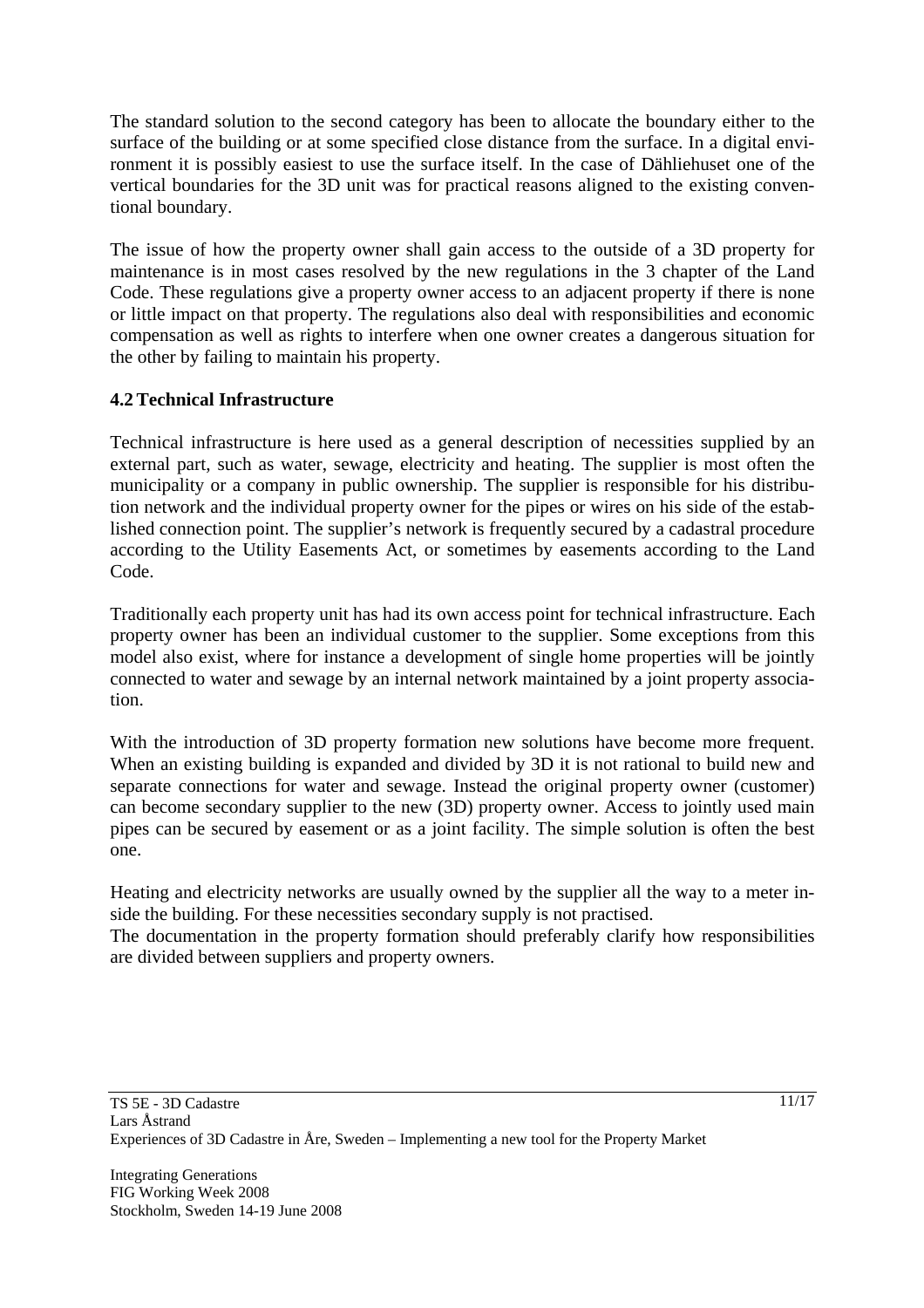# **4.3 Regulations and Cooperation**

Professional property owners have a tradition of cooperating through more or less formal agreements. Flexibility and simplicity are the key words. Both better and worse examples of such agreements have been found in the course of cadastral procedures.

There is a clear demand by legislation that a 3D property must have a legally established right to access to the ground and to infrastructure. On the other hand there is a choice within the process to establish rules for division of maintenance costs (in a joint facility) or to leave this issue to the property owners (easements).

From the authors point of view joint facilities should be kept at a minimum level, where there is a long term sustainable use of the facility in question that is also easy to measure. One example is the clearing of snow and dust from a parking lot that can be easily divided by the number of parking spaces used for each property. For certain other facilities like pipes there is little or no maintenance cost in the short term but possibly a large cost some time in the future.

Maintenance of a roof or supporting pillars on a building has always been accepted as the obligation of the owner of that property where this part of the building is located. It is obvious that no matter however detailed the regulations are stated in the cadastral procedure, there will still be a need for practical agreements between the property owners. Owners of commercial properties will for instance need clarification about responsibilities if there is a

# **4.4 Data conversion and editing**

loss of income on either side.

The most time consuming and challenging part of 3D cadastral procedures has at least for the author been collection, conversion and editing of graphic data regarding buildings. When new buildings are constructed there is always an abundance of digital plans in cad format. The problem is still that of selecting the relevant information and processing it into a sufficient number of cadastral plan.

# 4.4.1 Georeferencing a 3D unit

The first task for the cadastral surveyor is to present the proposed 3D unit in a cadastral plan that can subsequently be used to update the cadastral index map. For this purpose the building with the 3D unit must be placed in the plan with correct coordinates. A building under construction can be surveyed in the field, which is the most reliable method. Strictly speaking such a survey should not be necessary as the developer most times already has a base map to support the construction of the building.

In the process of obtaining a building permit the developer is required to produce a site plan, a map of the property showing the proposed building. But it is not unusual that the architect is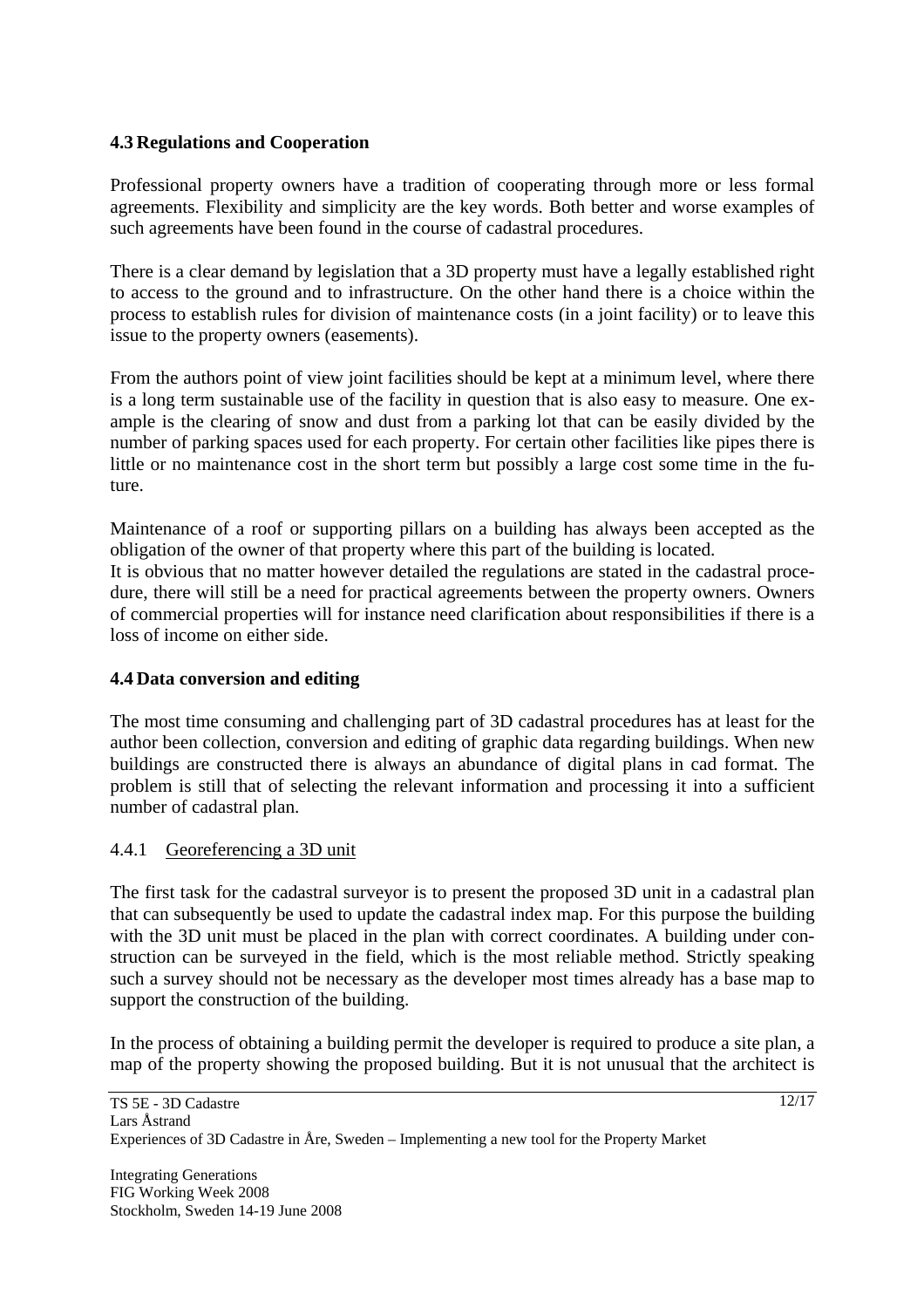either unaware of which coordinate system that is being used, or else that he for some reason has changed the existing coordinates to suit his own needs.

Åre is particularly blessed with two to three different coordinate systems of various age that are still used simultaneously. Also when it comes to vertical measuring there are two systems in use. It is vital to establish which system that is being used before starting to edit the information.

When the building is correctly georeferenced it must be connected with the drawing of the inside that is used to define vertical boundaries. If the 3D unit covers one or more entire storeys of the building it will of course be sufficient to use the representation of the buildings exterior.

#### 4.4.2 Documenting the 3D unit

The next step is to utilise horizontal plans, vertical sections and façade plans to show how the properties are demarcated. It is not unusual to have ten different cadastral plans based on digital drawings of the building from different angles. These plans will not be georeferenced but merely show the building with boundaries, easements and joint facilities.

# 4.4.3 Formats and Software

The state cadastral authorities use APC for editing geographical information, production of cadastral plans and updating the cadastral index map. APC (Autoka-PC) is an internally developed software, now around twenty years since the first release. APC uses the transfer file format, which is different from the formats commonly used for GIS or Cad software. The National Land Survey is presently introducing ArcCadastre, which is based on ArcGIS. However it will still be some time before ArcCadastre has been developed to suit 3D property formation.

Architects and construction engineers commonly use cad software where dwg format is standard. This tool enables the operator to present information in layers that can be independently turned on or off. Accordingly huge data sets can be presented to suit the needs of the individual user.

The bridge between these two worlds fortunately exists, by the name of FME (Feature Manipulation Engine). With FME data sets can easily be filtered and converted between different formats. Having said this, there are still situations when external assistance is necessary to provide input for the cadastral plans.

#### 4.4.4 Judicial Consideration

The judicial considerations in a 3D cadastral procedure were at least by the author expected to demand more attention than what in reality has been the case. The legislation that was introduced in 2004 is written from a very moderate point of view. The possibility to implement 3D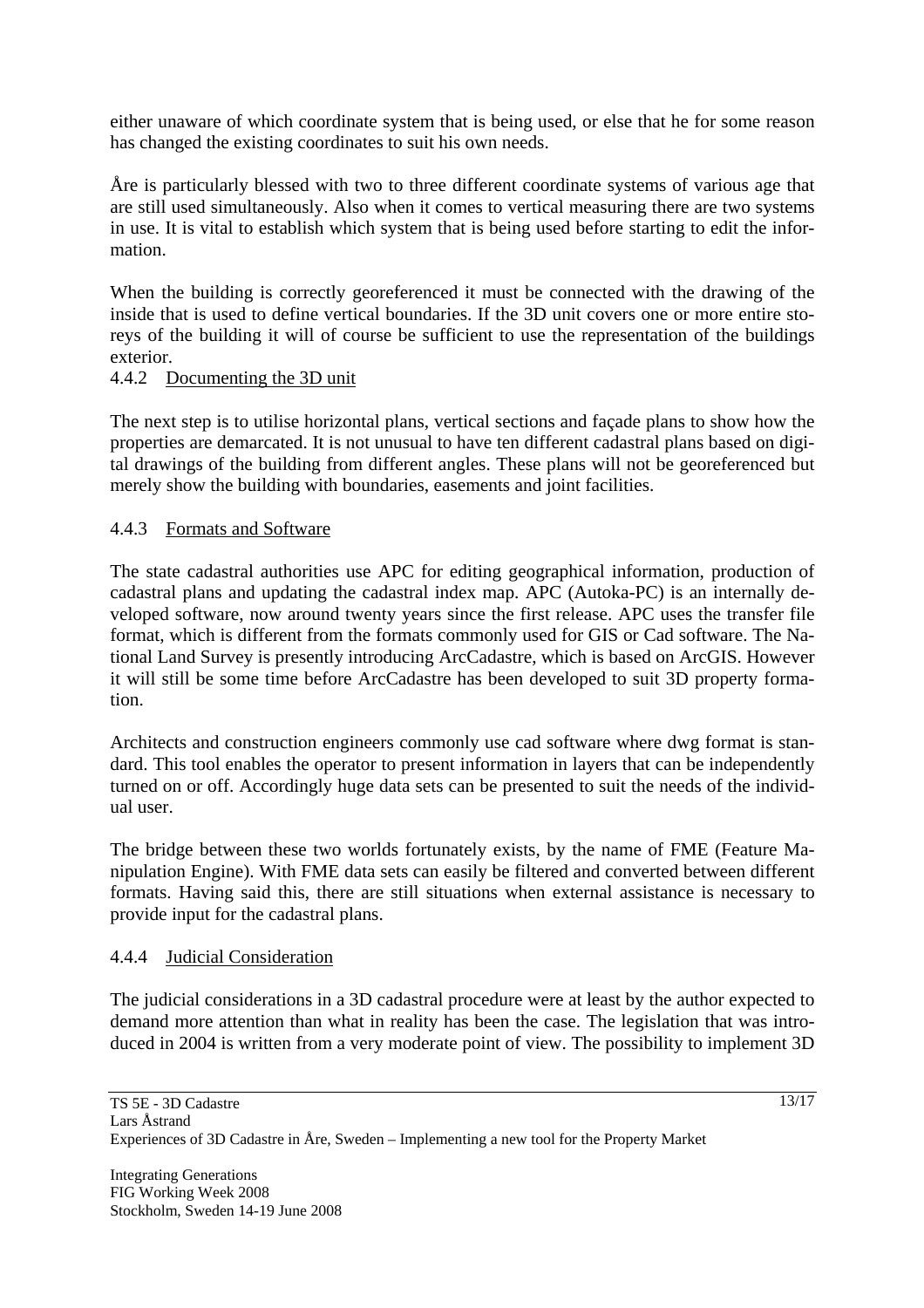formation is restrained by a number of regulations. It can only be implemented when certain prerequisites are at hand, and when other cadastral formation procedures are insufficient.

In practise the property owners have always provided convincing arguments supporting the need for 3D formation. The projects have most often depended on 3D to establish a rational management and sufficient financing. This impression has further been strengthened during later discussions with stakeholders.

An interesting point is that during the first contacts with stakeholders they have all asked specifically for 3D formation. The awareness of the legislation seems to be widely spread.

# 4.4.5 The Property Formation Process

Taking part in a 3D property formation procedure for the first time is a challenging experience for everyone involved. The cadastral surveyor will need to communicate with people from different professions and with different cultures. A lawyer, a developer, an architect and a building constructor may have very different understandings of what boundaries and real properties stand for.

In the author´s opinion the quality, speed and cost of the cadastral procedure largely depend on the interaction between the cadastral surveyor and the key persons in the development process. A close cooperation with one or two persons with good overall knowledge will contribute to a better result for everyone. If the developer on the other hand expects that a complex cadastral survey can be ordered over the counter he or she will most likely not be satisfied with the cadastral surveyor nor with the outcome.

# **5. STAKEHOLDER OPINIONS**

# **5.1Leif Lindquist, Mörviken 2:118**

Leif is the owner of the first 3D property in Åre, case 1. He now owns and operates the commercial property with the restaurant Twins. He considers the main reason for utilising 3D to be the need to separate two users in the same building. Owning and operating his property was a vital issue. Being a commercial tenant to a tenant owners association would have meant cumbersome discussions and dealings with the landlord. He has had many warnings from colleagues about the hazards of renting commercial space from such associations.

Leif says that the 3D property formation is a good legal solution that prevents future conflicts. The documentation of the property division is clear and understandable. He uses the file as a reference in the management of the property. The day to day cooperation with the tenant owners association has been easy so far. He is very satisfied with the outcome.

# **5.2 Roger Hållander, Hotell Åre Granen**

Roger is co-owner and manager of the hotel, case 4. Utilising 3D was in his case a matter of finance. The hotel was too small to support the services and the client network, as the hotel relies partly on conference guests. The development meant that the hotel can accommodate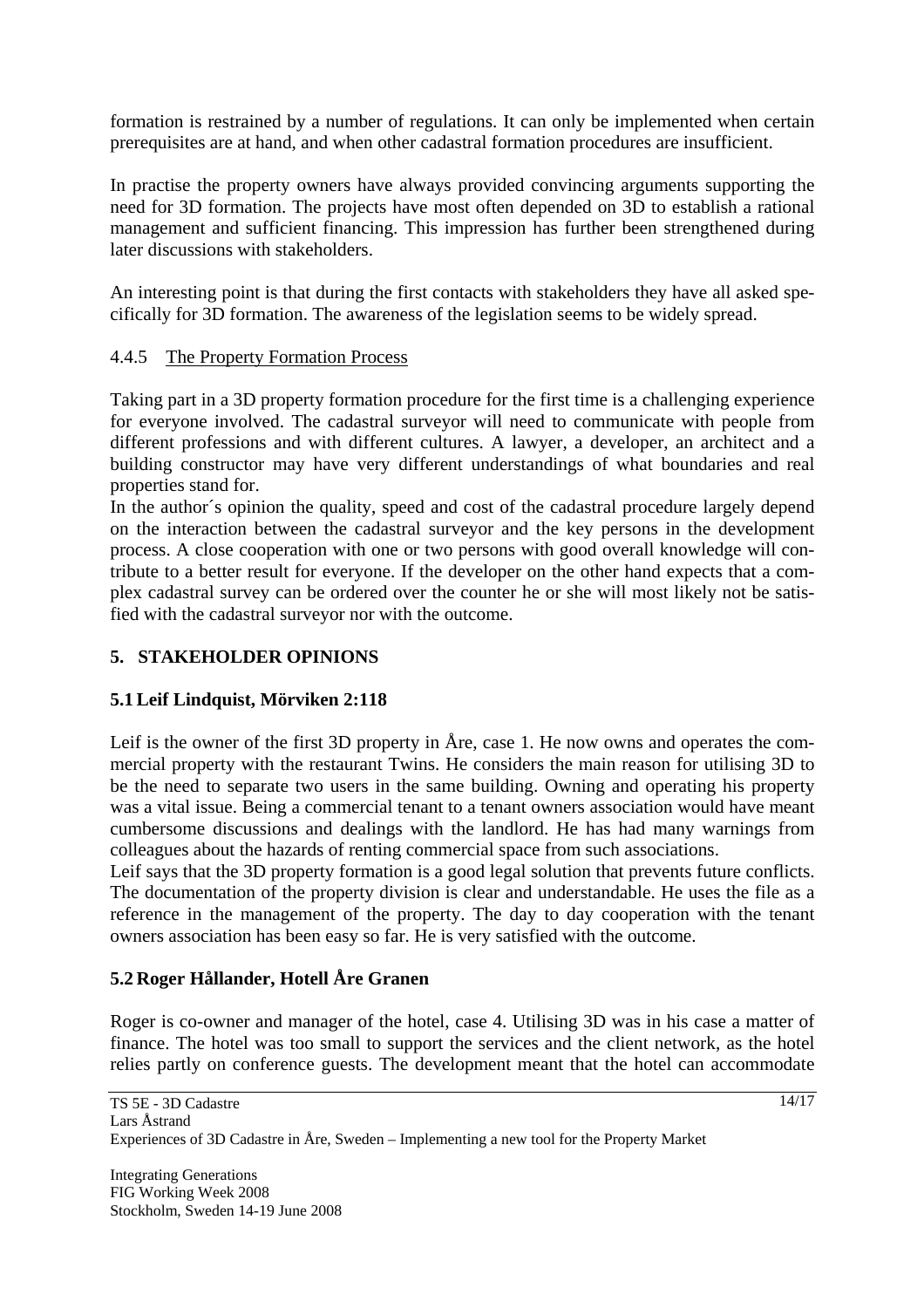150 guests instead of 70. The development also offered an attractive opportunity for the individuals who bought the apartments.

The apartment unit was granted access to technical infrastructure such as heating, water and sewage by easements but without regulations regarding division of fees. This solution was implemented by request from Roger and the other developers. He says that it is most rational to serve both units from the same access points. Measuring and separating the use of services would be difficult considering that the hotel is also responsible for most of the daily maintenance of the two properties. Instead the two owners will settle on a long term agreement that covers both division of costs and other responsibilities.

Roger sees 3D as a major step in the development process. By ordinary circumstances it is almost impossible to run an economically sustainable hotel business in locations that don´t attract guests all year.

# **5.3 Helena Danielsson, Hotell Åre Granen**

Helena was deputy project manager for WSP Consultants during the development. The technical and architectural layout of the development was simple and efficient. The two properties were possible to separate to a large extent although they are located in the same building. Doing so was more of a practical issue than a request from the 3D regulations.

What made this project different from others was the need to work in close cooperation with the cadastral surveying authority. The dialogue with the authority went well and the formal parts of the procedure did not delay or encumber the development in any way. 3D property formation will probably be utilised also in other future projects.

# **5.4Leif Wretblad, Hotell Tott**

Leif is a cadastral surveyor with many years experience from property formation and property management on the municipal level. He now works as a private consultant in related projects. The present development of Hotel Tott is an issue of refining a property that has suffered from consistent financial problems. The property needed some creative thinking and the investors have now chosen a three unit solution based on a commercial property with the hotel and two apartment properties. 3D is in this case utilised to convert unattractive hotel rooms into apartments. Apartments under a tenant owners association is considered to be a very attractive investment for individuals. The income from private buyers will finance a large part of the development and create an economically viable basis for the hotel business.

The building is complex and there is no overall knowledge about the technical solutions. There will possibly be a need to issue easements for technical facilities without a clear documentation of their whereabouts. As all major infrastructure is already in place Leif does not see a major problem here. The developers know nothing about property formation although they are very qualified in other fields. They see property formation as an obstacle and delay in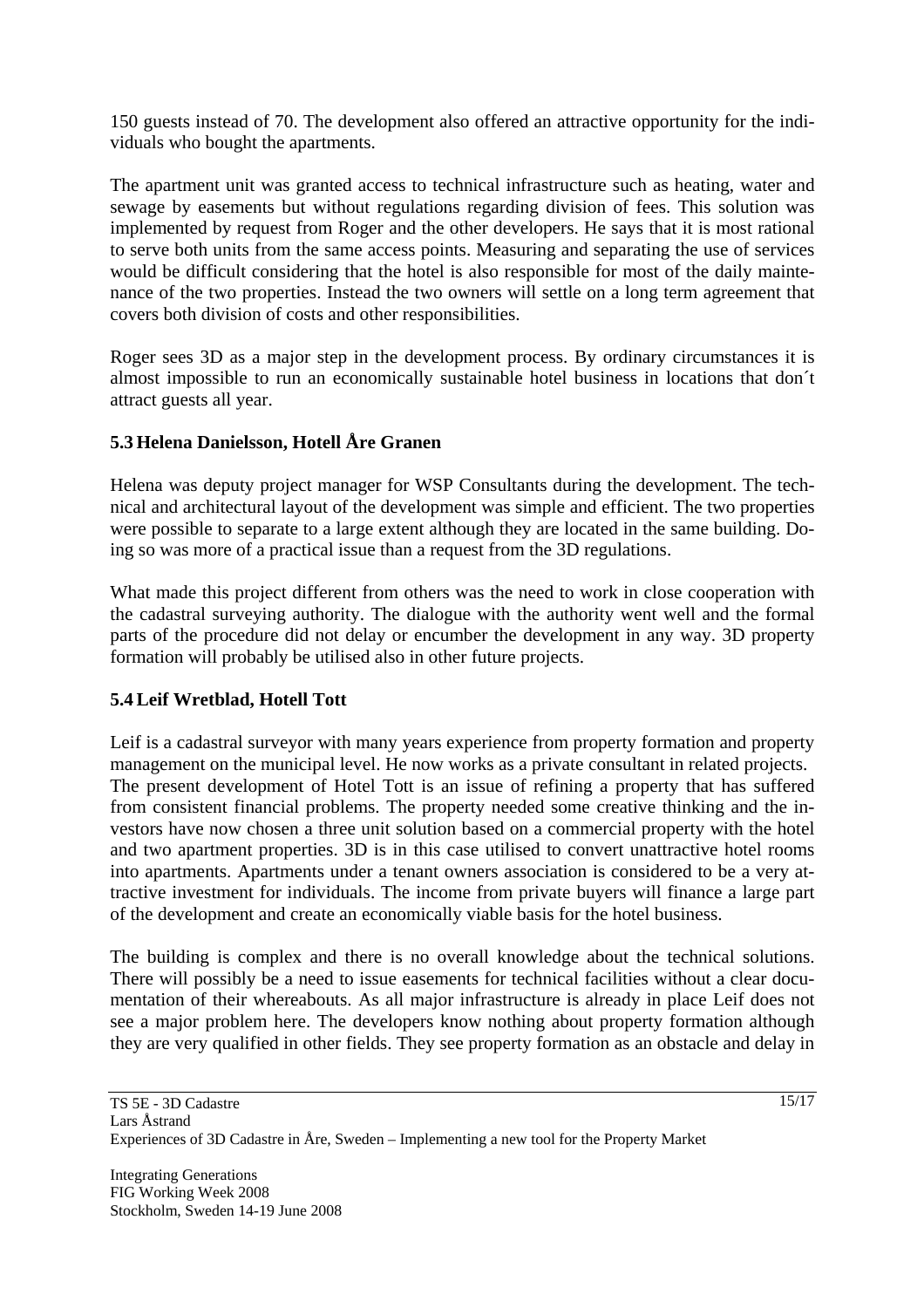the process that needs to be managed. That is why there is a need for qualified consultants in property formation.

The apartment unit previously converted has been a success so far. Apartments have been sold at 30 000 kr per m² and resold for considerably higher prices. The owners have during the last year even had an overall income from their apartments due to the many events in Åre and high demands for accommodation. Ten of the totally 44 apartments in the present development are already sold. 3D property formation will be attractive also in the future, specifically when there is a need to separate commercial space from apartments in existing buildings.

# **5.5 Jan Lindahl, Dähliehuset and others**

Jan is a practising lawyer specialised in property and business related matters. He has assisted the developers both in case 1 and 2. Separating hotels and apartments is primarily in the interest of the investor. There is a business advantage in providing a service business with customers. The use of tenant owners associations with regulations to let apartments to the hotel ensures the hotel operator an opportunity to let the apartment when the owner is not using it. Apart from that it will also provide the buyer with a very nice calculation of future income. This calculation may be more or less correct in the long term.

In the case of Mörviken 1:118 the developers had been looking several years for possible solutions and financers. The difficult issue was that the owner wanted to finance a restaurant property with undeveloped land. Jan had studied the new legislation but thought it would be too complex and cumbersome to implement in this case. He is very satisfied with the outcome and the services from the cadastral authority. The authority has a positive and proactive attitude that one hardly finds in a high court for instance. The costs for the procedure are also reasonable. Commercial property owners consider joint facilities and property owners associations to be a complicated and cumbersome tool for cooperation. They prefer more flexible solutions like agreements that can be revised. If problems should arise in the future there is a satisfactory backup system in the legislation that provides long term security

# **6. CONCLUSIONS**

The overall conclusion that can be drawn from implementing 3D property formation so far is that all involved stake holders are very positive. Although the legislation has been in place since 2004 it is little more than two years since the first application was submitted in Åre.

There seems to be a number of common denominators to all the cases and these happen to coincide in central Åre. High land values, high economic activity and professional developers have had an impact on all the projects.

Among the most challenging activities on the cadastral authority´s behalf is to coordinate the cadastral procedure with the schedule for each project. The time factor has been obvious in all cases so far.

A draft for new legislation concerning individual ownership of apartments is presently being processed. The proposal is to make apartments subject to the regulations in the Real Property